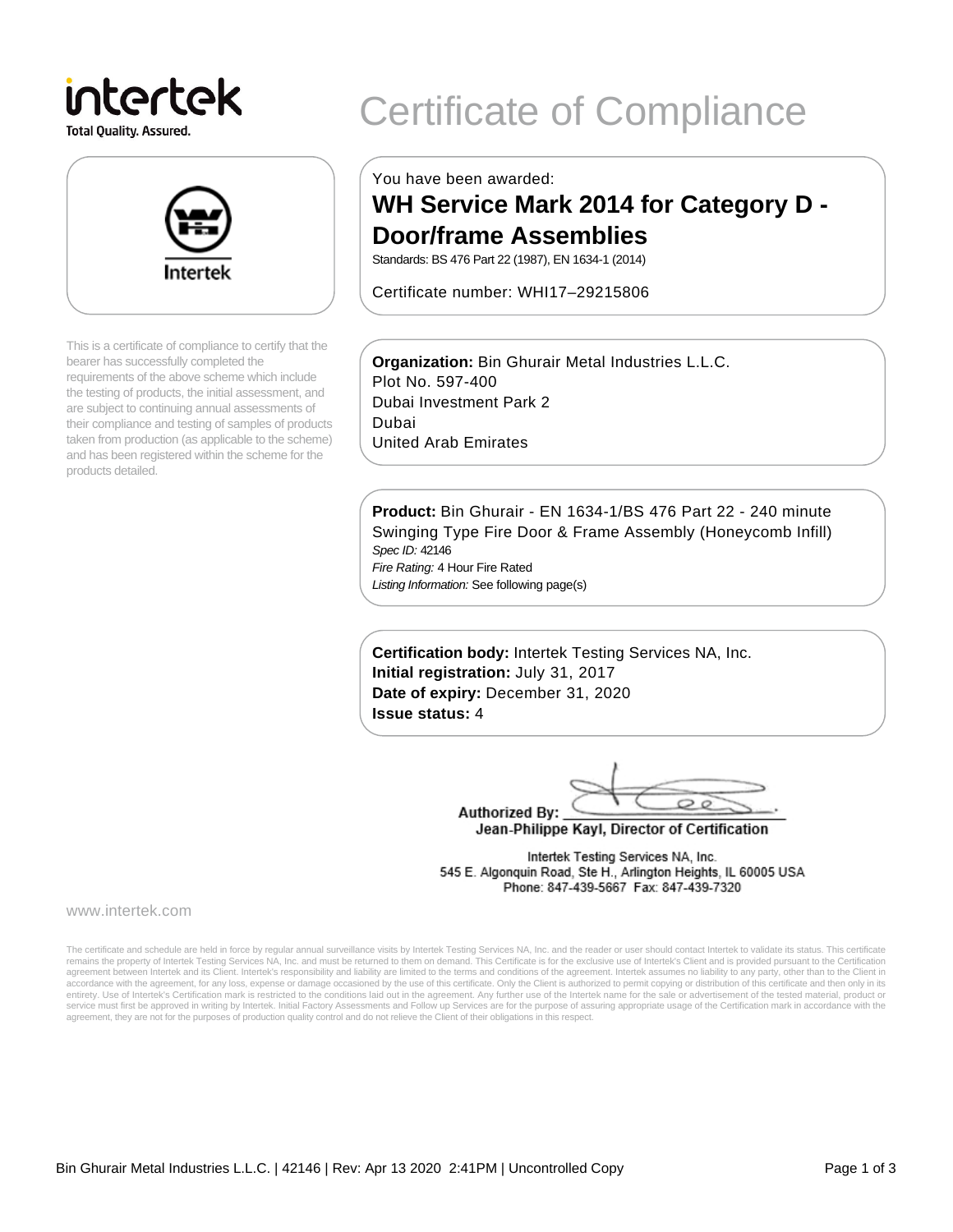## **LISTING INFORMATION**

#### **FIRE RESISTANT PRODUCT AND COMPONENTS**

Fire door and frame assembly - Honeycomb infill type

#### **PRODUCT COVERED**

Single and Double Leaf Steel Fire Door and Frame

#### **PRODUCT DESCRIPTION**

Single and Pair of swinging, hollow metal type, honeycomb infill fire doors intended for use in masonry constructions.

The door frame can be installed with or without grouting.

Limitations:

Minimum latch throw - 11mm.

Minimum 3-point latching required for double leaf doors (top and bottom flushbolts on the inactive leaf and center latch for the active leaf).

Maximum tested sizes:

```
Single door frame - 1200mm x 2800mm x 150mm (w x h x jamb depth)
Single door leaf - 1094mm x 2737mm x 45mm (w x h x thickness)
```
Double door frame - 2400 x 2800mm x 150mm (w x h x jamb depth) Double door leaf - 1145mm x 2737mm x 45mm (w x h x thickness)

Vision Panel Glass - 225mm x 725mm x 5mm (w x h x thickness)

Allowed Extended Sizes for 240 minute fire rating:

|                   | Width (mm)                 | Height (mm)               | Area (sq. m) |
|-------------------|----------------------------|---------------------------|--------------|
| Single Door Frame | 1380<br>(at 2920mm height) | 3220<br>(at 1251mm width) | 14.03        |
| Single Door Leaf  | 1258<br>(at 2853mm height) | 3147<br>(at 1140mm width) | 3.59         |
| Double Door Frame | 2760<br>(at 2920mm height) | 3220<br>(at 2503mm width) | 18.06        |
| Double Door Leaf  | 1316<br>(at 2857mm height) | 3147<br>(at 1194mm width) | 3.76         |

Allowed Extended Sizes for the vision panel glass for 240 minute fire rating: